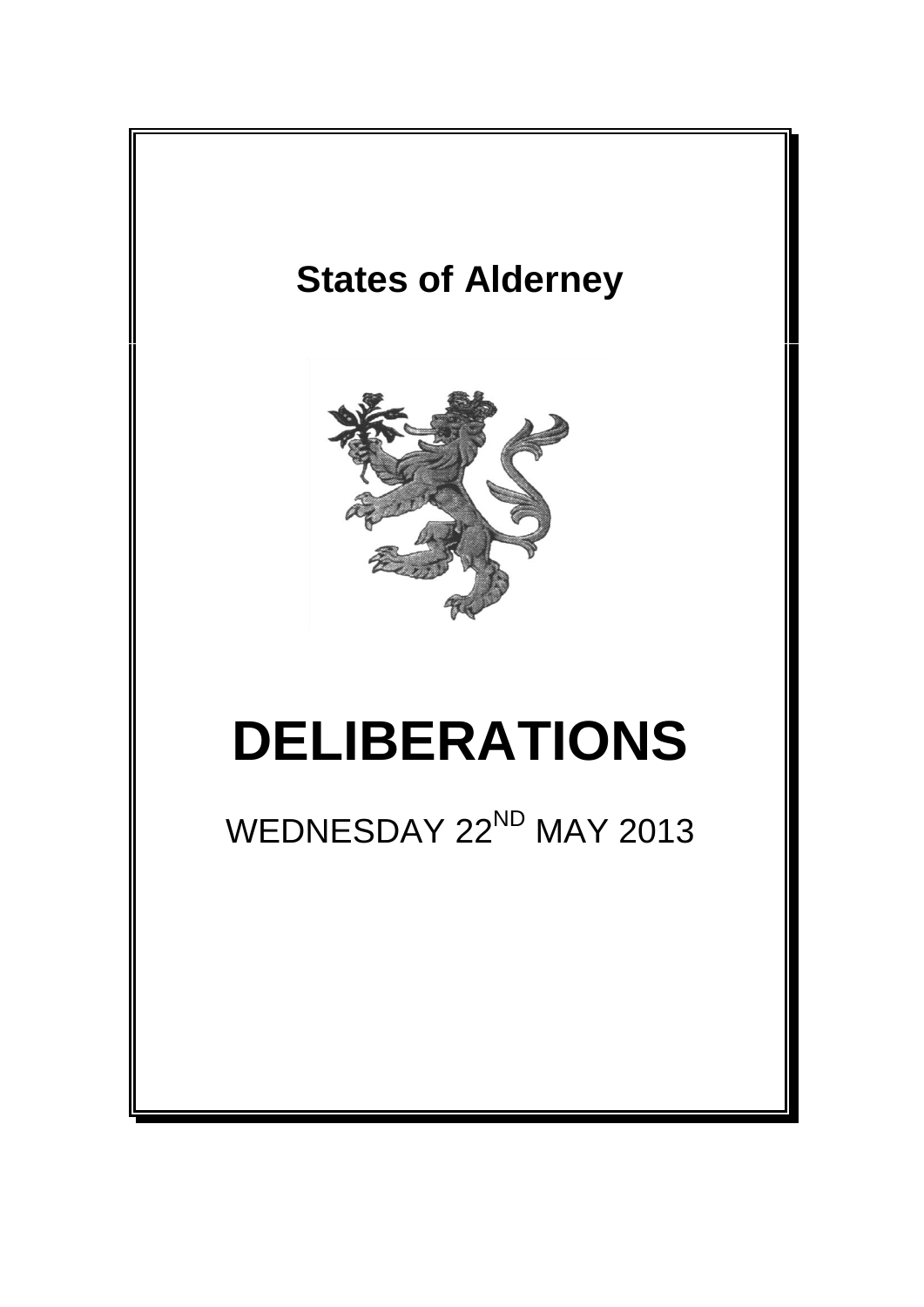### **STATES OF ALDERNEY DELIBERATIONS FOR THE MEETING OF WEDNESDAY 22ND MAY 2013 AT 17:30**

Present: Mr Stuart Trought, President Mr Ian Tugby Mr Paul Arditti Mr Matt Birmingham Mr Ray Berry Mr Louis Jean Mr Neil Harvey Mr Francis Simonet Mr Robert McDowall Mr Chris Rowley Mr Steve Roberts

His Excellency The Lieutenant-Governor of the Bailiwick of Guernsey was in attendance.

The President welcomed Air Marshal Peter Walker, The Lieutenant Governor, and his ADC, Mr Marco Ciotti to the meeting.

# **Item l The Housing (Exemptions) (Alderney) Ordinance, 2013**

**Item withdrawn**

**Item proposed by Mr Simonet and seconded by Mr Birmingham** 

**Amendment to withdraw proposed by Mr Simonet and seconded by Mr Berry**

*Approved unanimously*

### **Item lI The Alderney eGambling (Amendment) Regulations, 2013**

**The States resolved that "The Alderney eGambling (Amendment) Regulations, 2013" not be annulled.**

**Proposed by Mr Arditti and seconded by Mr Harvey**

**Approved unanimously**

## **Item IlI Motion of No Confidence in the Chairman of the Policy and Finance Committee, Mr Paul Arditti**

**The States resolved:**